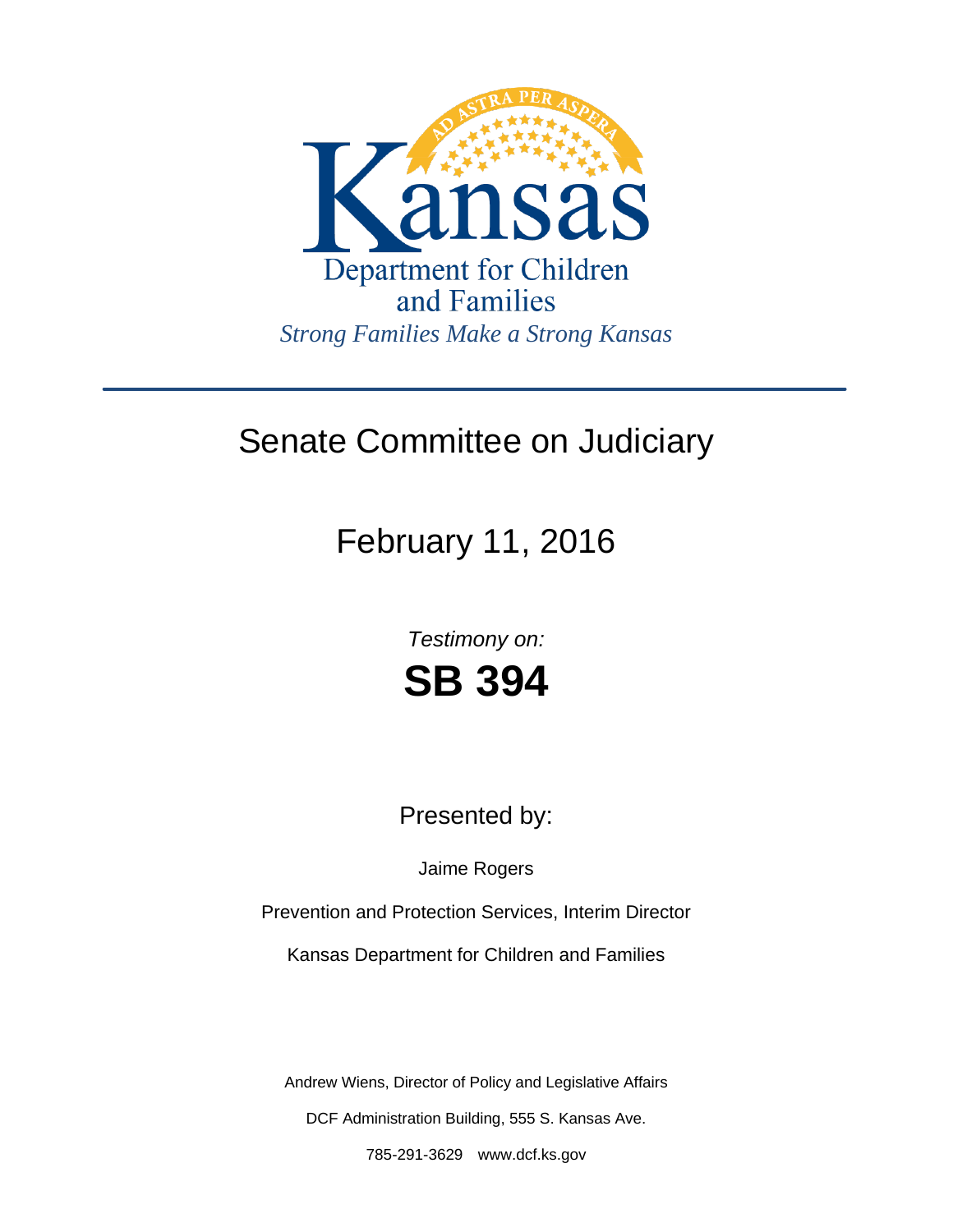#### **Testimony of:**

 Jaime Rogers Prevention & Protection Services, Interim Director Kansas Department for Children and Families Topeka, Kansas

#### **Testimony on:**

SB 394

### **Chair King, Vice Chair Smith, Ranking Member Haley and Members of the Committee:**

SB 394, the "Supporting Families Act," codifies in statute the practice that allows parents to execute a power of attorney to delegate to another person known as a "host family" the care and custody of their child(ren) for a period of up to one year with a possible extension for an additional year. Parents in Kansas already have the existing right, via established rules and regulations (K.A.R. 28-4-801) to execute a power of attorney to allow a relative or close friend to care for their child if the parent has such a need for a variety of different reasons. The regulation currently allows for this arrangement for a duration of time up to 90 days, as directed by the parent, through written documentation.

These respite relationships can serve to support and strengthen families that have or may in the future have contact with the Kansas Department for Children and Families (DCF). They may also assist in preventing the necessity of contact with the agency. DCF supports this concept and believes that these arrangements can further our mission to protect children, promote healthy families and encourage personal responsibility.

Lifeline Children's Services, which has operated for the past approximately five years in Kansas in the Shawnee County vicinity, is affiliated with the Safe Families organization that had its beginnings in Illinois. Lifeline also serves as a licensed Child Placing Agency (CPA) in Kansas. The structure of Lifeline has been successful as a pilot project. This structure/process could be replicated throughout the state. DCF appreciates and values support from numerous organizations, corporations, faith-based groups and other entities and individuals statewide to assist children and families with whom we work and serve. SB 394 proposes to embody in statute that which is similar to the structure and practice of the Lifeline model. However, SB 394 would allow for such a program to be developed not only under the auspice of a CPA, but also a "charitable organization working under an agreement with a child placement agency," as defined in the bill. A CPA is a licensed entity in Kansas, but charitable organizations would not be "licensed" as would CPAs. Consideration should be given to what such an "agreement with a child placement agency" would entail. Additionally, the process by which a charitable organization would engage to ensure children's safety with host families should be reviewed.